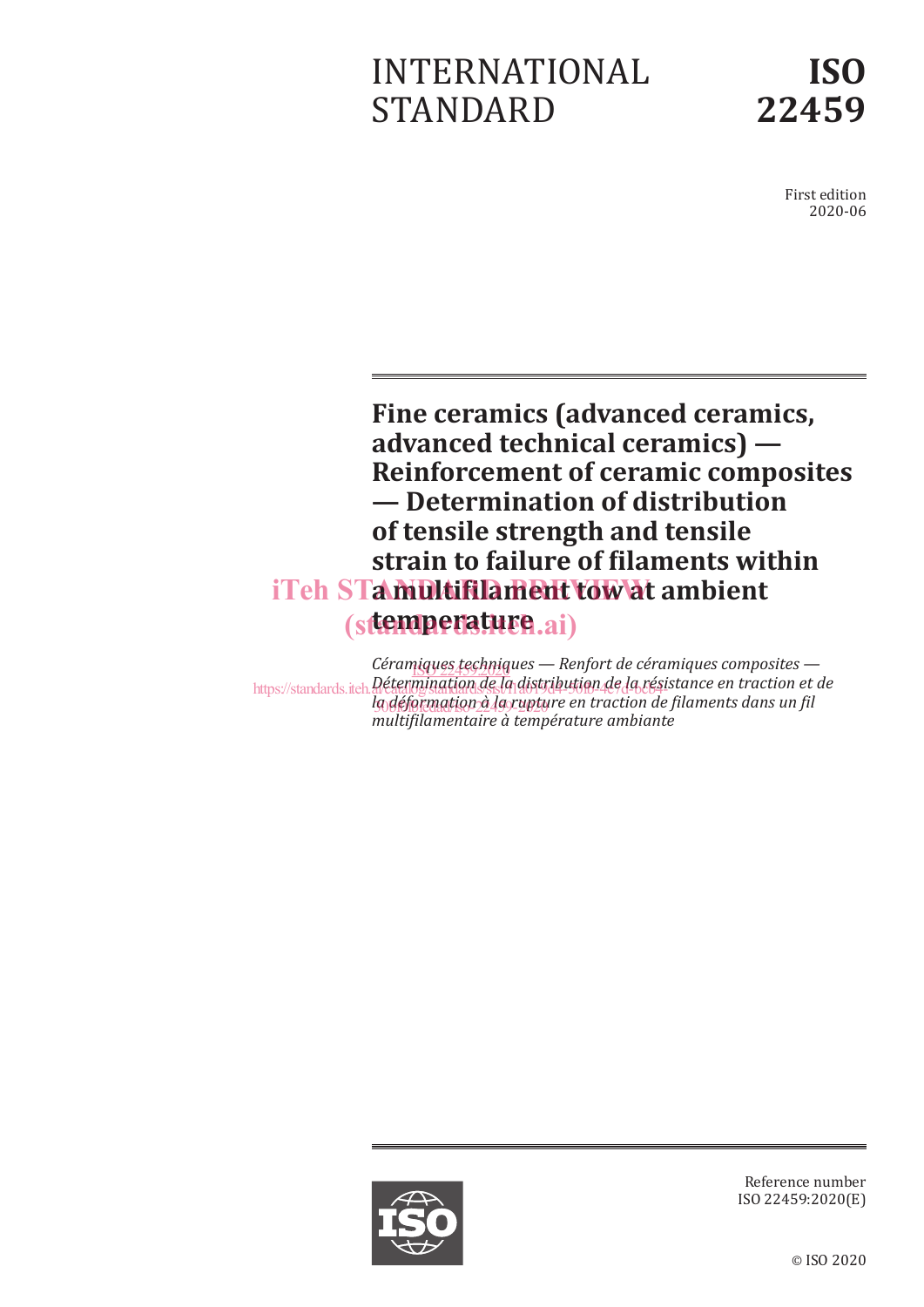# iTeh STANDARD PREVIEW (standards.iteh.ai)

ISO 22459:2020 https://standards.iteh.ai/catalog/standards/sist/f1a019d4-50fb-4e7d-bcb4- 30bf0fbfedad/iso-22459-2020



# **COPYRIGHT PROTECTED DOCUMENT**

#### © ISO 2020

All rights reserved. Unless otherwise specified, or required in the context of its implementation, no part of this publication may be reproduced or utilized otherwise in any form or by any means, electronic or mechanical, including photocopying, or posting on the internet or an intranet, without prior written permission. Permission can be requested from either ISO at the address below or ISO's member body in the country of the requester.

ISO copyright office CP 401 • Ch. de Blandonnet 8 CH-1214 Vernier, Geneva Phone: +41 22 749 01 11 Fax: +41 22 749 09 47 Email: copyright@iso.org Website: www.iso.org

Published in Switzerland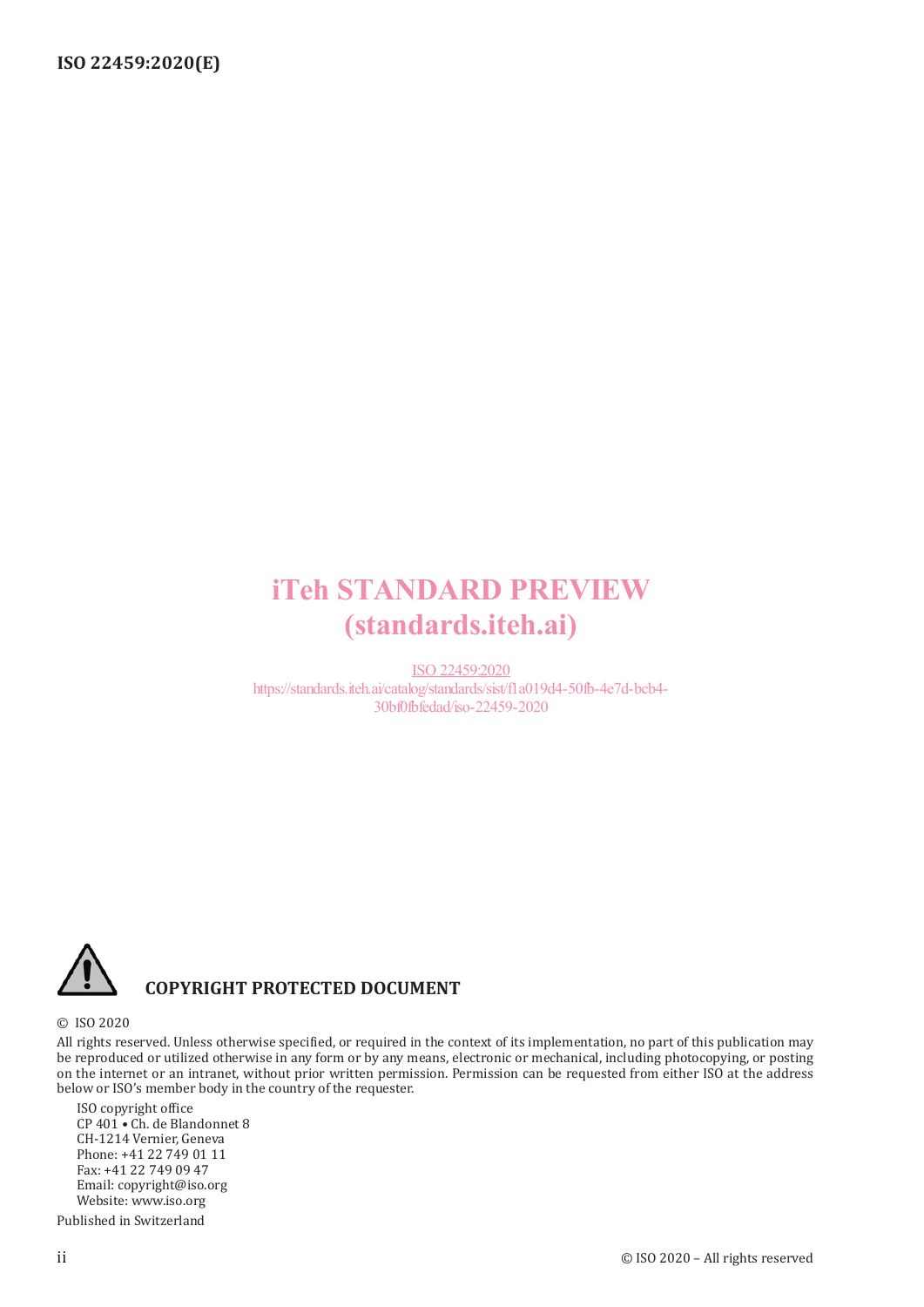Page

# **Contents**

| 1         |                                           | $Scope \underline{\hspace{1cm}} 1$                                                                                                                                   |  |
|-----------|-------------------------------------------|----------------------------------------------------------------------------------------------------------------------------------------------------------------------|--|
| 2         |                                           |                                                                                                                                                                      |  |
| 3         |                                           |                                                                                                                                                                      |  |
| 4         |                                           |                                                                                                                                                                      |  |
| 5         |                                           | Significance and use <b>Exercise and Election</b> 2                                                                                                                  |  |
| 6         |                                           | Apparatus 3                                                                                                                                                          |  |
|           | 6.1                                       |                                                                                                                                                                      |  |
|           | 6.2                                       |                                                                                                                                                                      |  |
| 7         |                                           | Test specimen <b>Election</b> 24                                                                                                                                     |  |
|           | 7.1                                       |                                                                                                                                                                      |  |
|           | 7.2                                       |                                                                                                                                                                      |  |
|           | 7.3                                       |                                                                                                                                                                      |  |
| 8         |                                           |                                                                                                                                                                      |  |
|           | 8.1                                       |                                                                                                                                                                      |  |
|           | 8.2                                       |                                                                                                                                                                      |  |
|           | 8.3                                       |                                                                                                                                                                      |  |
|           | 8.4                                       |                                                                                                                                                                      |  |
| 9         | Number of test specimens TDARD PREVIEW 77 |                                                                                                                                                                      |  |
|           | 9.1                                       | Test procedure 2000 million 2000 million 2000 million 2000 million 2000 million 2000 million 2000 million 2000<br>Determination of the faith closses ecritocale all. |  |
|           | 9.2                                       |                                                                                                                                                                      |  |
|           | 9.3                                       |                                                                                                                                                                      |  |
|           | 9.4                                       |                                                                                                                                                                      |  |
|           | 9.5                                       |                                                                                                                                                                      |  |
|           | 9.6                                       | Determination of load train compliance <b>manufacture of the contract of load</b> train compliance <b>8</b>                                                          |  |
|           | 9.7                                       |                                                                                                                                                                      |  |
|           |                                           |                                                                                                                                                                      |  |
| <b>10</b> | 10.1                                      |                                                                                                                                                                      |  |
|           | 10.2                                      |                                                                                                                                                                      |  |
|           |                                           |                                                                                                                                                                      |  |
|           |                                           |                                                                                                                                                                      |  |
|           |                                           | 10.2.2 Construction of envelope curve and determination of instantaneous                                                                                             |  |
|           |                                           |                                                                                                                                                                      |  |
|           |                                           | Probability of filament rupture <b>Election Communities</b> 21<br>10.2.3                                                                                             |  |
|           | 10.3                                      | Distribution of filament rupture strain <b>Execution</b> 22                                                                                                          |  |
|           |                                           | 10.3.1                                                                                                                                                               |  |
|           |                                           | 10.3.2                                                                                                                                                               |  |
|           | 10.4                                      |                                                                                                                                                                      |  |
|           |                                           | 10.4.1                                                                                                                                                               |  |
|           |                                           | 10.4.2                                                                                                                                                               |  |
|           |                                           | 10.4.3                                                                                                                                                               |  |
|           |                                           | 10.4.4                                                                                                                                                               |  |
|           |                                           | 10.4.5                                                                                                                                                               |  |
| 11        |                                           |                                                                                                                                                                      |  |
|           |                                           |                                                                                                                                                                      |  |
|           |                                           |                                                                                                                                                                      |  |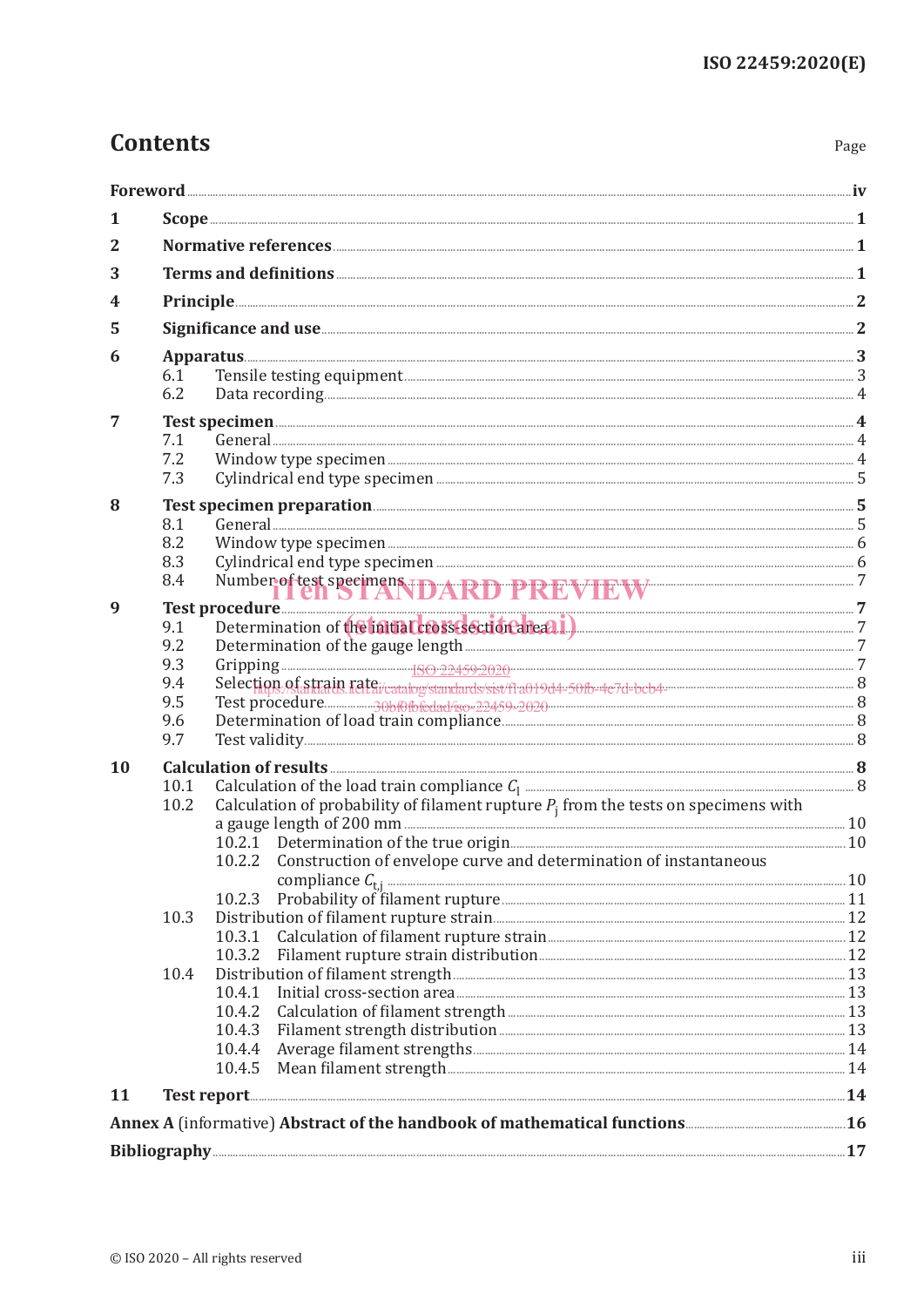# **Foreword**

ISO (the International Organization for Standardization) is a worldwide federation of national standards bodies (ISO member bodies). The work of preparing International Standards is normally carried out through ISO technical committees. Each member body interested in a subject for which a technical committee has been established has the right to be represented on that committee. International organizations, governmental and non-governmental, in liaison with ISO, also take part in the work. ISO collaborates closely with the International Electrotechnical Commission (IEC) on all matters of electrotechnical standardization.

The procedures used to develop this document and those intended for its further maintenance are described in the ISO/IEC Directives, Part 1. In particular, the different approval criteria needed for the different types of ISO documents should be noted. This document was drafted in accordance with the editorial rules of the ISO/IEC Directives, Part 2 (see www.iso.org/directives).

Attention is drawn to the possibility that some of the elements of this document may be the subject of patent rights. ISO shall not be held responsible for identifying any or all such patent rights. Details of any patent rights identified during the development of the document will be in the Introduction and/or on the ISO list of patent declarations received (see www.iso.org/patents).

Any trade name used in this document is information given for the convenience of users and does not constitute an endorsement.

For an explanation of the voluntary nature of standards, the meaning of ISO specific terms and expressions related to conformity assessment, as well as information about ISO's adherence to the<br>World Trade Organization (WTO) principles in the Technical Barriers to Trade (TBT), see www.iso.org/ World Trade Organization (WTO) principles in the Technical Barriers to Trade (TBT), see www.iso.org/ iso/foreword.html. (standards.iteh.ai)

This document was prepared by Technical Committee ISO/TC 206, *Fine ceramics*. ISO 22459:2020

Any feedback or questions om this document should be directed to the user's national standards body. A complete listing of these bodies can be found at www.iso.2145/members.html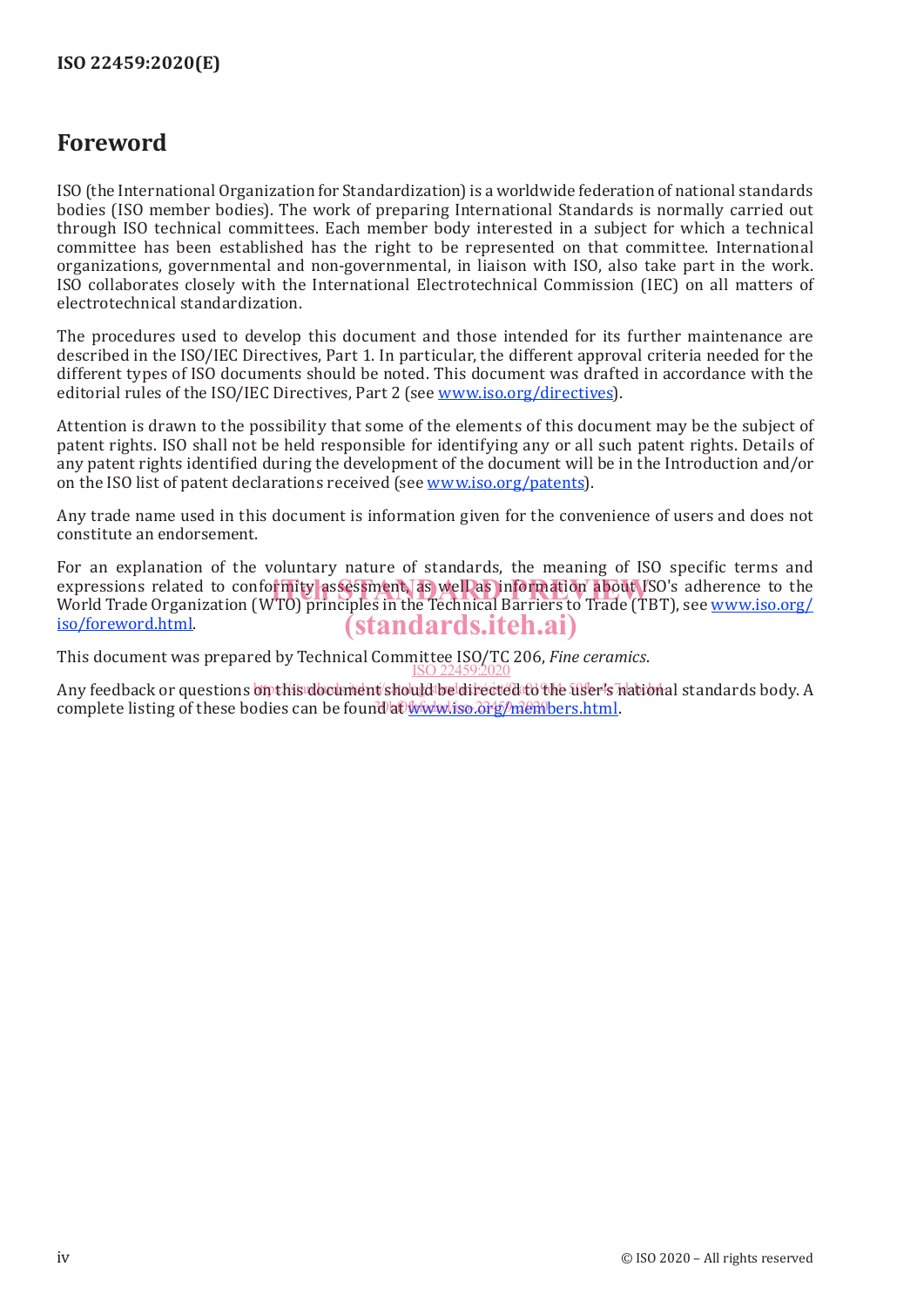# **Fine ceramics (advanced ceramics, advanced technical ceramics) — Reinforcement of ceramic composites — Determination of distribution of tensile strength and tensile strain to failure of filaments within a multifilament tow at ambient temperature**

# **1 Scope**

This document specifies the conditions for the determination of the distribution of strength and rupture strain of ceramic filaments within a multifilament tow at room temperature by performing a tensile test on a multifilament tow.

This document applies to dry tows of continuous ceramic filaments that are assumed to act freely and independently under loading and exhibit linear elastic behaviour up to failure. The outputs of this method are not to be mixed up with the strengths of embedded tows determined by using ISO 24046<sup>1</sup>.

# **2 Normative references**

# The following documents are referred to in the text in such a way that some or all of their content

constitutes requirements of this document. For dated references, only the edition cited applies. For undated references the latest edition of the referenced document (including any amendments) applies. undated references, the latest edition of the referenced document (including any amendments) applies.

ISO 7500-1, *Metallic materials* — *Calibration and verification of static uniaxial testing machines — Part 1:* Tension/compression testing machines catalogisty and verification of the force-measuring system 30bf0fbfedad/iso-22459-2020

ISO 10119, *Carbon fibre — Determination of density*

EN 1007-2, *Advanced technical ceramics — Ceramic composites — Methods of test for reinforcements — Part 2: Determination of linear density*

# **3 Terms and definitions**

For the purposes of this document, the following terms and definitions apply.

ISO and IEC maintain terminological databases for use in standardization at the following addresses:

— ISO Online browsing platform: available at https://www.iso.org/obp

— IEC Electropedia: available at http://www.electropedia.org/

#### **3.1 gauge length**

 $L_0$ 

initial distance between two reference points on the tow

Note 1 to entry: Usually the gauge length is taken as the distance between the gripped ends of the tow.

**3.2 initial cross-section area**  $S_0$ cross-section area of the tow

1) Under preparation.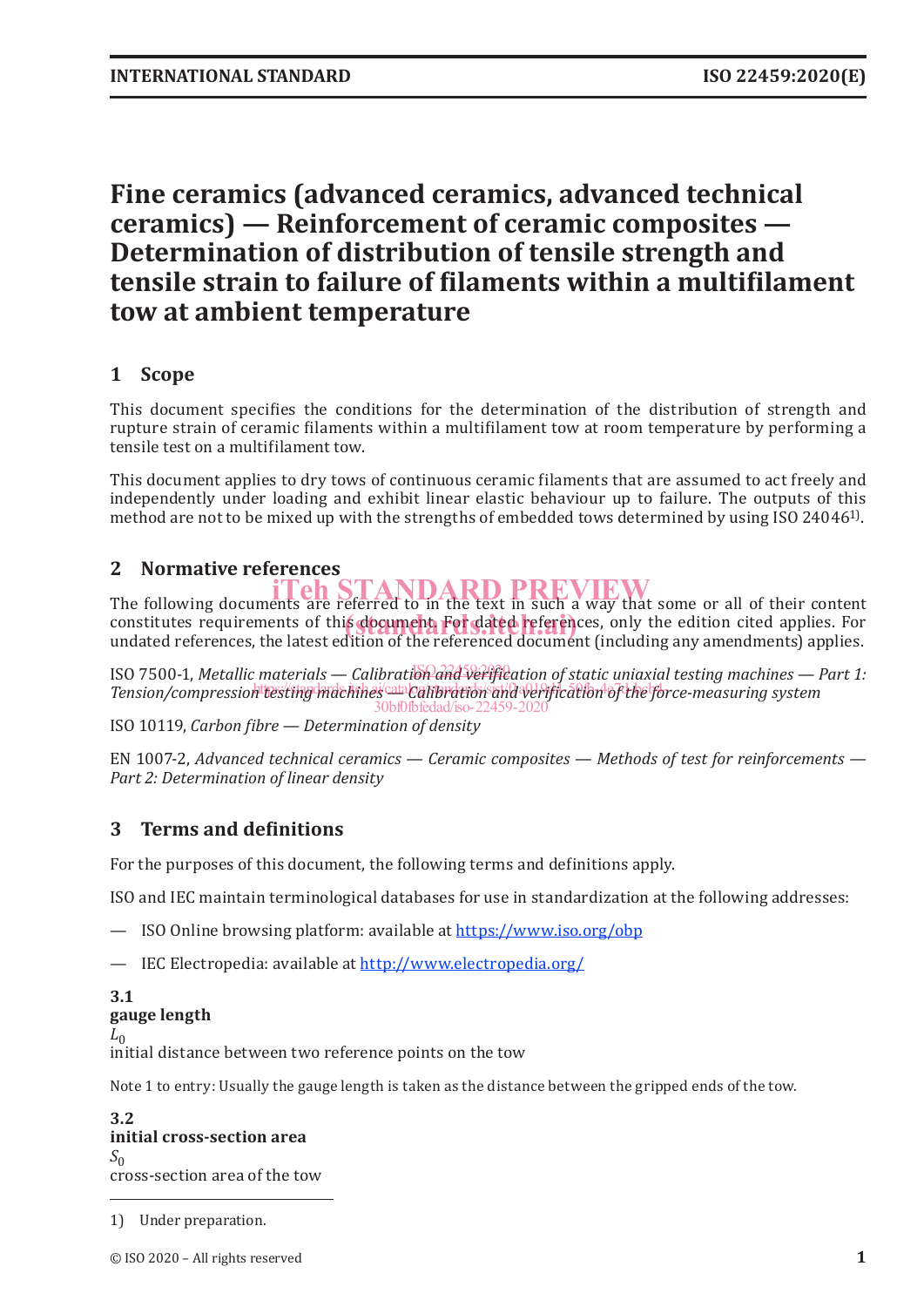## **3.3**

#### **tow elongation**

*A*

increase of the gauge length during the tensile test

### **3.4.1**

# **total compliance**

 $C_{t}$ 

ratio of the measured displacement to the corresponding force during the tensile test

**3.4.2**

# **load train compliance**

 $C<sub>1</sub>$ 

ratio of the load train elongation, excluding the specimen contribution, to the corresponding force during the tensile test

# **3.5**

**strain**

*ε*

ratio of the tow elongation *A* to the gauge length  $L_0$ 

# **3.6**

# **filament rupture strain**

*ε*r,j

strain at step j in the non-linear parts of the force-displacement curve<br>3 7

## **3.7**

# **filament strength**

 $\sigma_{\rm r,i}$ 

ratio of the tensile force to the cross-section area of all unbroken filaments at step j in the non-linear parts of the force-displacement curve <u>ISO 22459:2020</u> https://standards.iteh.ai/catalog/standards/sist/f1a019d4-50fb-4e7d-bcb4-

30bf0fbfedad/iso-22459-2020

(standards.iteh.ai)

#### **3.8 average filament strength**

 $\bar{\sigma}_{r}$ 

statistical average strength of the filaments in the tow for each test determined from the Weibull strength distribution parameters of the filaments

# **3.9**

# **mean filament strength**

 $\sigma$ <sub>r</sub>

arithmetic mean of the average strengths

# **4 Principle**

A multifilament tow is loaded in tension at a constant displacement rate up to rupture of all the filaments in the tow. The force and displacement are measured and recorded. From the force-displacement curve the two-parameter Weibull distribution of the rupture strain and of the strength of the filaments is obtained by sampling the nonlinear parts of the curve at discrete intervals, j, which correspond to an increasing number of failed filaments in the tow.

# **5 Significance and use**

Because measurement of the displacement directly on the tow is difficult, it is usually obtained indirectly via a compliance measurement which includes contributions of the loading train, the grips and the tabbing materials. These contributions have to be corrected for in the analysis. When it is possible to measure the tow elongation directly (by using a suitable extensometer system) this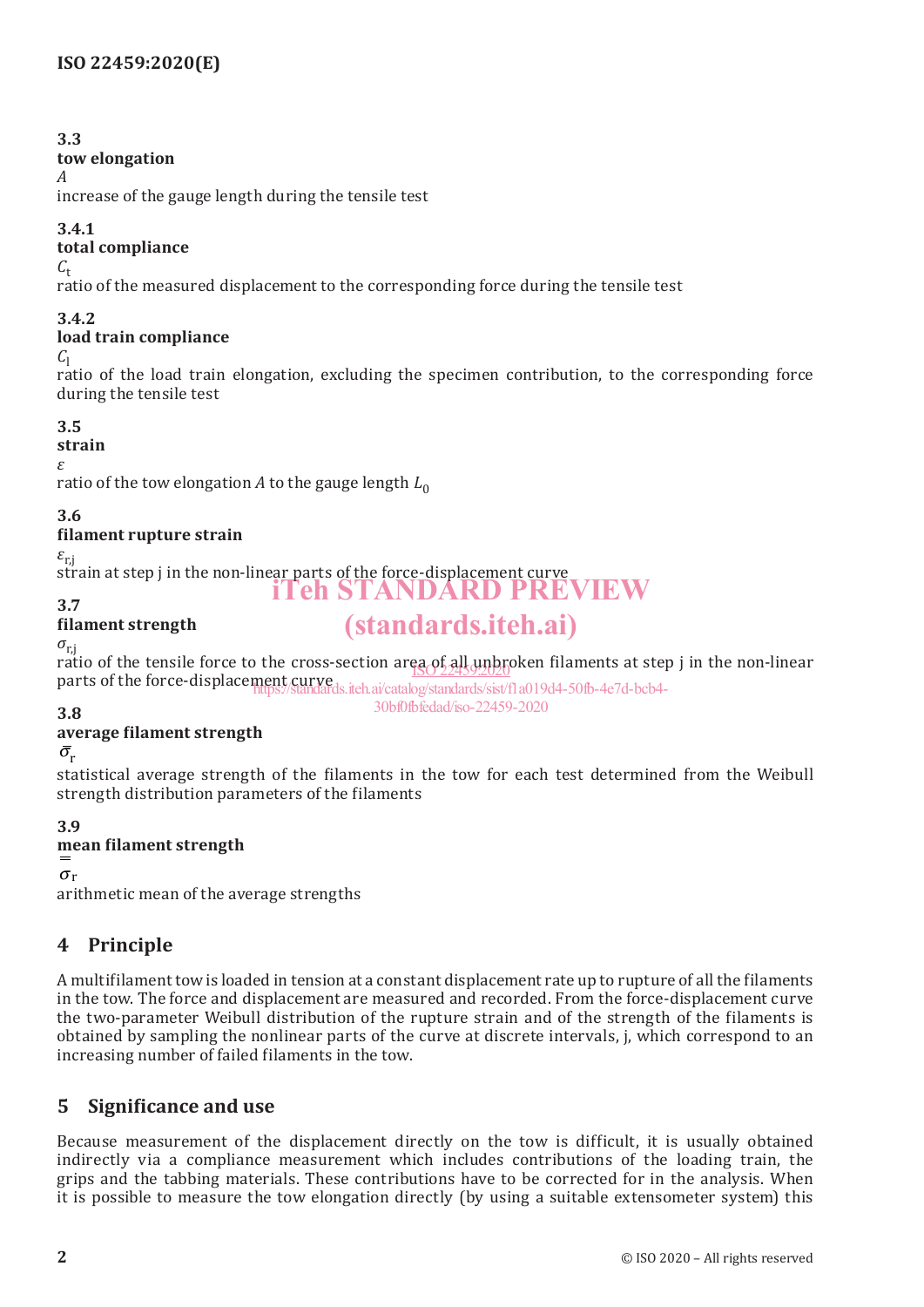correction is not needed. The calculation of the results in Clause 10 also applies in this case by setting the load train compliance equal to zero.

The evaluation method is based on an analysis of the nonlinear domain of the force-displacement curve, which is caused by progressive filament failure during the test. The size of this domain is promoted by higher stiffness of the loading and gripping system. When the force-displacement curve does not show this nonlinear domain, the evaluation method of this document cannot be applied.

The distribution of filament rupture strains does not depend on the initial number of filaments for those tows that contain a large number of filaments; hence, it is not affected by the number of filaments which are broken before the test, provided this number remains limited. The determination of the filament strength distribution requires knowledge of the initial cross-sectional area of the tow. The variation in filament diameters, which affects the strength values, is not accounted for.

The Weibull parameters determined by this test method and extrapolated to the respective gauge length cannot be compared directly with those obtained from tensile tests on monofilaments according to ISO 19630 because of variability in test conditions<sup>[1]</sup>.

## **6 Apparatus**

#### **6.1 Tensile testing equipment**

The test machine shall be equipped with a system for measuring the force applied to the specimen and the displacement, or directly the tow elongation. The machine shall conform to grade 1 or better in the displacement, or directly the tow elongation. The machine shall conform to grade 1 or better in<br>ISO 7500-1. The grips shall align the specimen with the direction of the force. Slipping of the specimen in the grips shall be prevented.

# (standards.iteh.ai)

NOTE The use of a displacement transducer placed at the ends of the grips<sup>[5][6]</sup> (see Figure 1) or on the tow itself[4][5][6] will probably limit the contribution of different parts of the load train to the measured displacement, <u>pg) of altiefend</u> i

and hence increase the accuracy. https://standards.iteh.ai/catalog/standards/sist/f1a019d4-50fb-4e7d-bcb4- 30bf0fbfedad/iso-22459-2020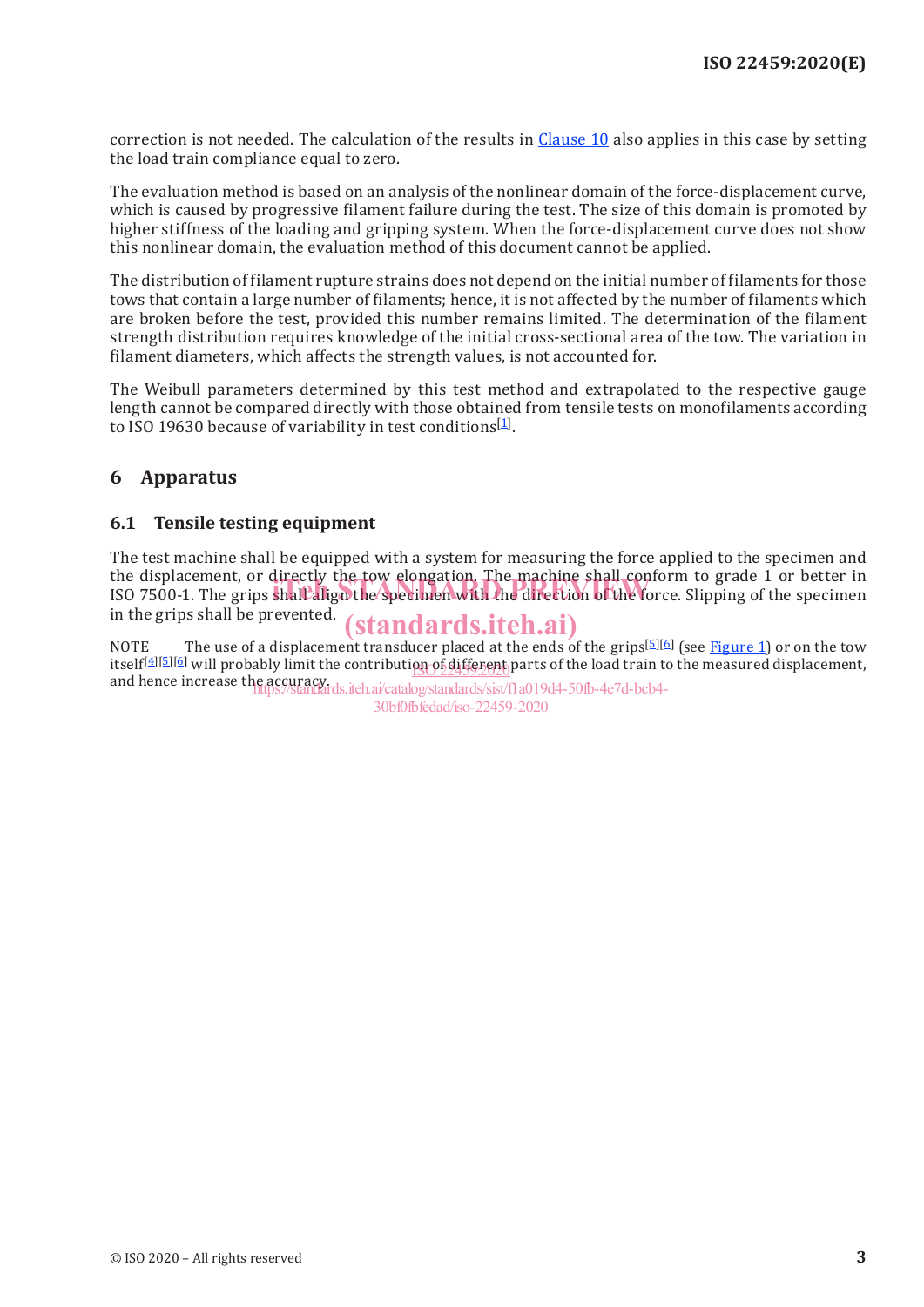

#### **Key**

- 1 displacement transducer
- 2 grip
- 3 test specimen

# **Figure 1 — Test setup (principle sketch)** iTeh STANDARD PREVIEW (standards.iteh.ai)

ISO 22459:2020

https://standards.iteh.ai/catalog/standards/sist/f1a019d4-50fb-4e7d-bcb4- 30bf0fbfedad/iso-22459-2020

### **6.2 Data recording**

A calibrated recorder shall be used to record force-displacement curves. The use of a digital data recording system is recommended.

#### **7 Test specimen**

#### **7.1 General**

Specimens with a gauge length of 200 mm shall be used to establish the filament strength and filament rupture strain distributions. Specimens with gauge lengths of 100 mm and 300 mm shall be used to determine the load train compliance. Examples of two types of test specimen are given below.

#### **7.2 Window type specimen**

A window type specimen is shown in **Figure 2**. A stretched tow is fixed between two identical plates of material, each containing a central window. When the displacement is not measured directly on the tow, the height of the window defines the gauge length.

NOTE This type of specimen has the advantage of easy handling.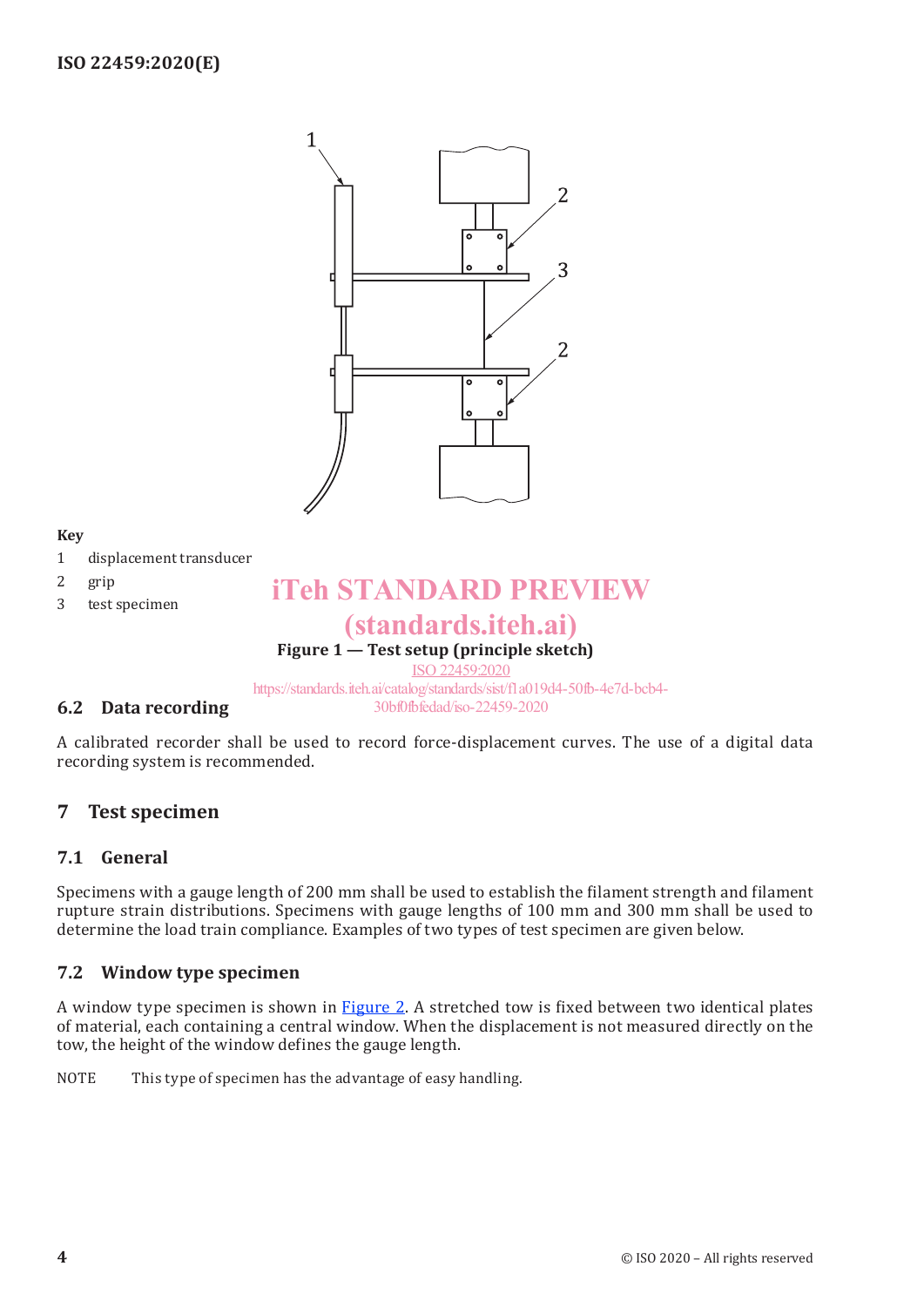

**Key**

- 1 plates
- 2 tow
- 3 glue
- 4 gripped end
- 5 gauge length



#### **7.3 Cylindrical end type specimen**

A cylindrical end type specimen is shown in Figure 3. Both ends of a stretched tow are fixed in small diameter cylindrical tubes generally made of metal. When the displacement is not measured directly on the tow, the distance between the inner ends of the tubes with the tow in a stretched condition defines the tow, the uistance between the filler ends of the tubes with the tow hi a stretched condition defines<br>the gauge length. Tube length shall be such that adhesion of tow specimen to tube is optimized. Length larger than 30 mm is recommended.



**Key**

- 1 tube
- 2 gauge length



#### **8 Test specimen preparation**

#### **8.1 General**

Extreme care shall be taken during specimen preparation to ensure that the procedure is repeatable from specimen to specimen. When glue is used, the same type and the same bonding length shall be used for the preparation of all test specimens of a given series. Specimens shall be handled with care to avoid breaking filaments.

High repeatability in specimen preparation is required in order to allow a correct determination of the load train compliance.

A sizing agent is present on certain fibres. It protects the filaments against damage during handling or prevents inter-filament friction during the tests. It should not be removed. Owing to its low Young's modulus, it does not contribute to load sharing. Care should be taken that the glue will not run into the tow outside the frame. Epoxy or resin that exhibit excellent wetting properties with SiC and Aluminabased ceramics are appropriate.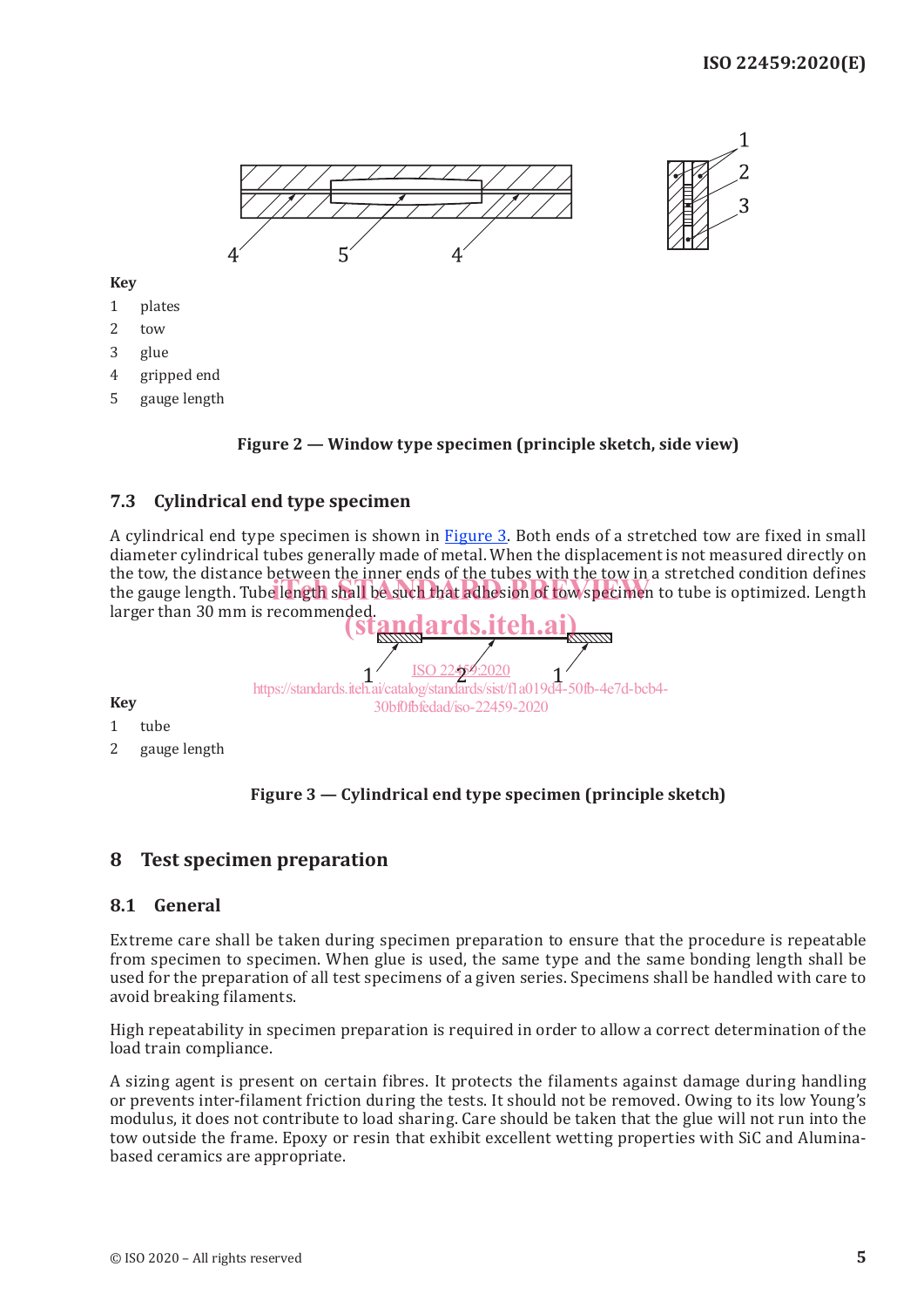#### **8.2 Window type specimen**

An untwisted multifilament tow is glued between two identical plates made of cardboard or another suitable material. The filaments shall be stretched. To achieve this, both ends of the two plates are well soaked by the glue, then the tow is placed on the centreline of one of the plates under a small axial prestress. The ends of the tow extending beyond the plate are fixed by adhesive tapes onto a support (see Figure 4) and the parts of the tow in the gripping area are soaked with glue. The second plate is then pressed face to face with the first one.



#### **Key**

- 1 adhesive tapes
- 2 gripped end
- 3 gauge length, *L*<sup>0</sup>

#### **Figure 4 — Window type specimen, preparation (principle sketch)** iTeh STANDARD PREVIEW

# 8.3 Cylindrical end type specimens tandards.iteh.ai)

The specimens are prepared on a support provided with alignment grooves in which the cylindrical tubes are placed. The untwisted multifilament tow is introduced into the tubes, stretched and glued tubes are placed. The untwisted multifilament tow is introduced into the tubes, stretched and glued tubes are placed. The diameter of the cylindrical tubes shall be as small as possible, compatible with the standards. The diameter of the cylindrical tubes shall be as small as possible, compatible with the size of the tow. 30bf0fbfedad/iso-22459-2020



#### **Key**

- 1 support
- 2 groove for alignment
- 3 adhesive tapes

#### **Figure 5 — Cylindrical end type specimen, preparation (principle sketch)**